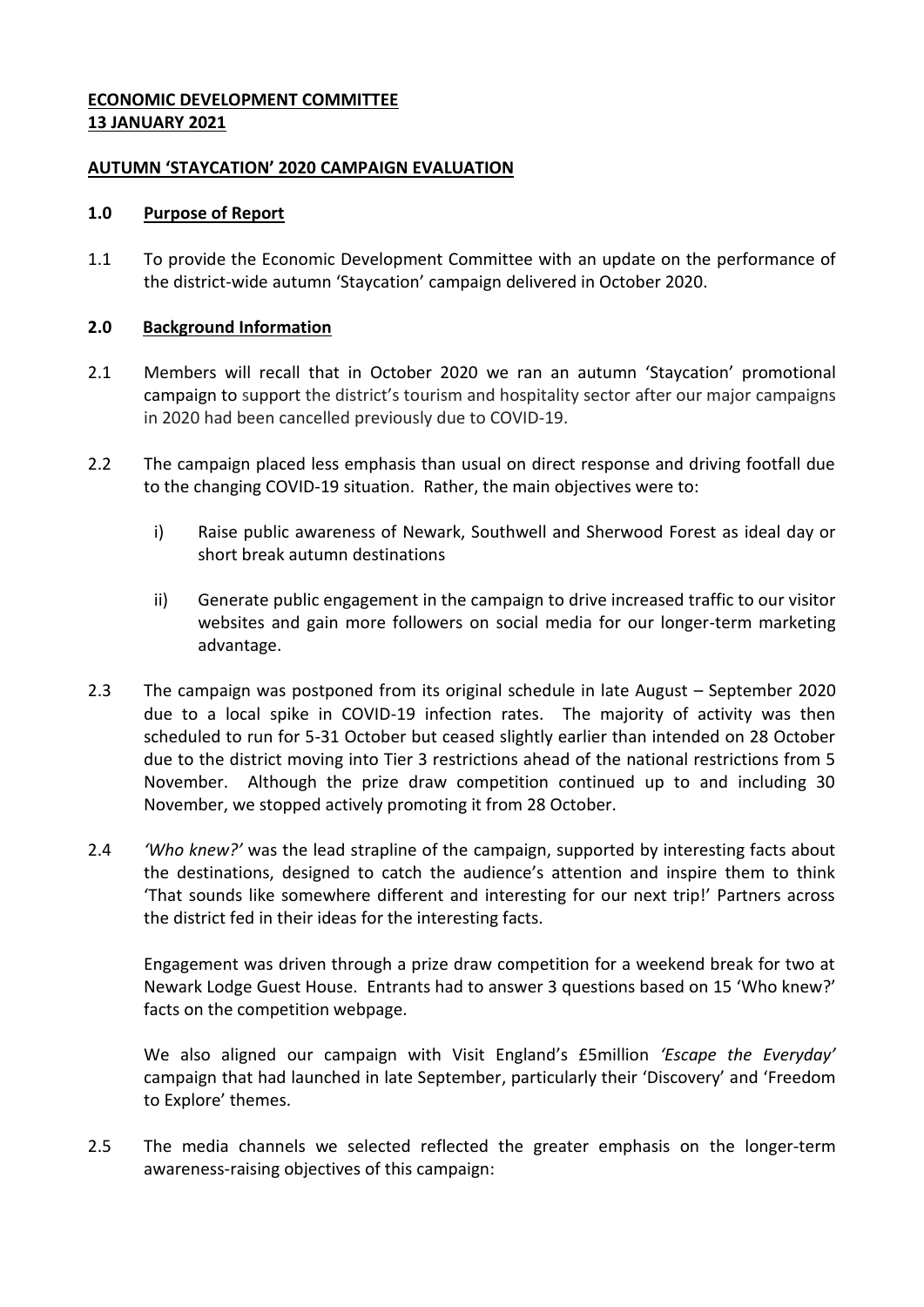- Google AdWords
- Regional press advertising (East Midlands, Yorkshire)
- Online editorial
- Campaign specific landing page [\(https://visitnewark.co.uk/whoknew/\)](https://visitnewark.co.uk/whoknew/) and competition page [\(www.whatson.visitnewark.co.uk/competition](http://www.whatson.visitnewark.co.uk/competition) )
- 84 social media posts
- Zena's Suitcase (social influencer)
- Visitor websites blogs

Please see some examples at **Appendix A.**

### **3.0 Proposals**

- 3.1 Despite the changes to the timing of the campaign and its earlier than planned cessation due to COVI-19 measures, the campaign results were very positive:
	- a) Google AdWords
		- 1.3 million impressions
		- 8,787 click-throughs to website
		- Most popular click-throughs: 'Places to eat and drink' 3,153 clicks; 'Places to stay' 1,921 clicks; 'Rufford Country Park' 1,458
	- b) Regional Press Advertising
		- Print circulation: 176,792
		- Online impressions: 183,000
	- c) Online Editorial
		- Travelblog.org: 3 blogs to 200,000+ members
		- Nottingham Local News: 95,000
	- d) Websites
		- Total number of unique visitors in October and November 2020: 22,582 (an increase of **+44%** against the same period in 2019)
		- 11,891 (53%) of those unique visits were to the campaign specific landing page [\(https://visitnewark.co.uk/whoknew/\)](https://visitnewark.co.uk/whoknew/) and competition page [\(www.whatson.visitnewark.co.uk/competition\)](http://www.whatson.visitnewark.co.uk/competition)
	- e) Social Media
		- Total impressions: 367,369
		- Total reach: 147,608
		- Total engagements: 5,688
		- Total increase in followers: 204
	- f) Zena's Suitcase (social influencer)
		- Total impressions: 27,049
		- Total reach: 19,790
		- Total engagements: 3,371
		- Video views (Instagram Reels): 3,102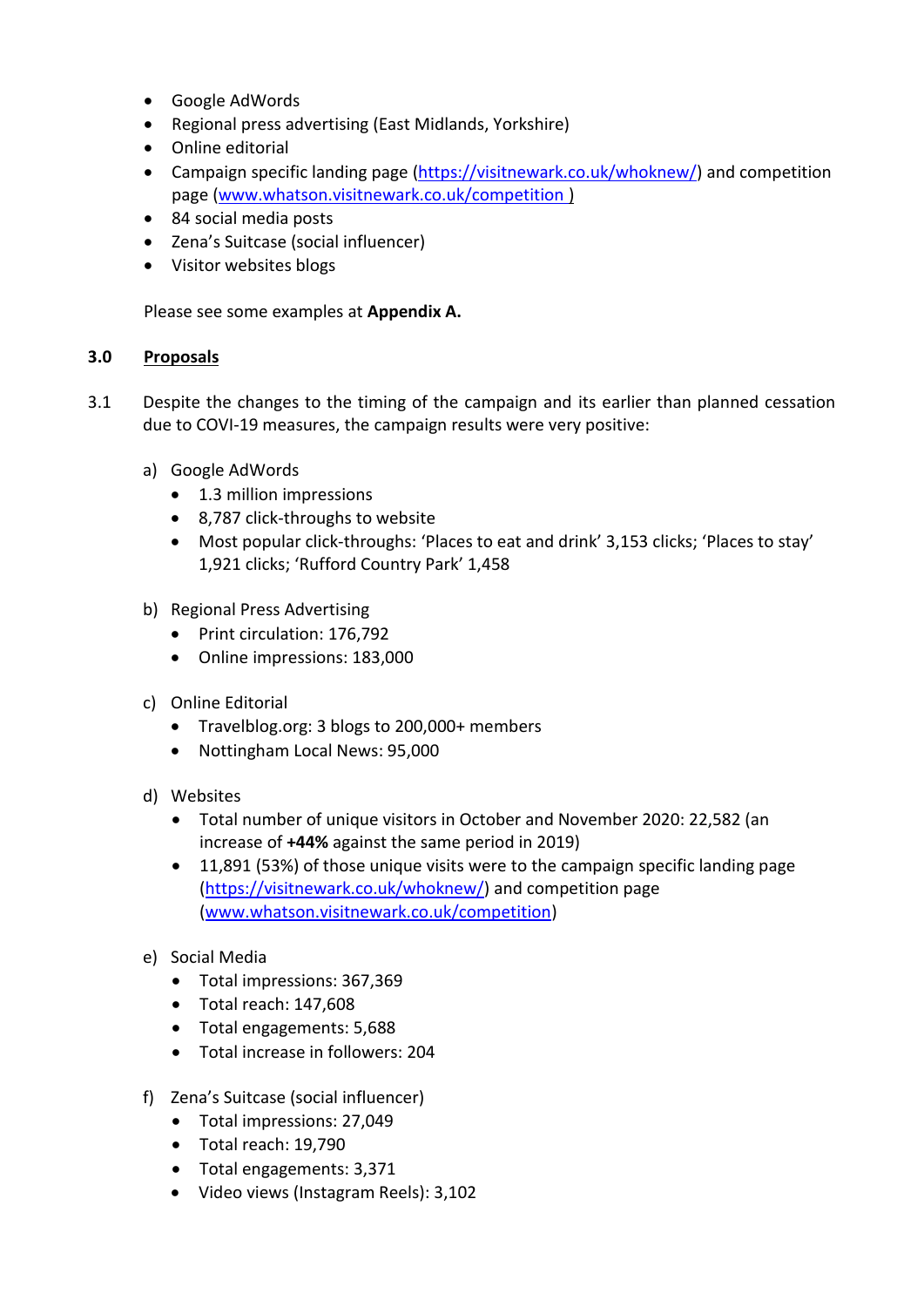- g) Prize Competition
	- Number of entrants: 3,901
	- Randomly selected prize winner was from Rochester in Kent
- 3.2 As with our 'Festivals' campaign in 2019, the prize competition drove a significant amount of public engagement. This time, the nature of the competition also aligned clearly with the *'Who knew?'* campaign theme. Working with a social influencer was also successful, broadening our reach and driving further engagement. This is something we will look to incorporate in future campaign planning. Our alignment with Visit England's £5million *'Escape the Everyday'* campaign gave us further exposure at national level.

## **4.0 Equalities Implications**

4.1 The campaign followed the Council's guidelines for accessible communications.

## **5.0 Digital Implications**

5.1 None

## **6.0 Financial Implications - FIN20-21/8267**

- 6.1 None. The annual Promotion of Tourism budget was used to cover all costs of the campaign.
- 6.2 Our network of attractions and businesses in the district's tourism and hospitality sector actively supported the campaign by sharing social media posts and links to our landing page among their own networks.

### **7.0 Community Plan – Alignment to Objectives**

7.1 The campaign objectives align with our vision in the Community Plan 2020-23 ("…to enable local residents and businesses to flourish and fulfil their potential as well as encouraging more visitors to enjoy all that Newark & Sherwood has to offer") and the objective to "Deliver inclusive and sustainable economic growth".

### **8.0 RECOMMENDATION**

**That the success of the district-wide Autumn 'Staycation' campaign in raising awareness of our visitor destinations and in increasing website visitors and followers to our social media channels for our longer-term marketing advantage, be noted.**

### **Reason for Recommendation**

**Delivery of this visitor campaign performance is to be noted with regard to future campaign planning.**

### Background Papers

Nil